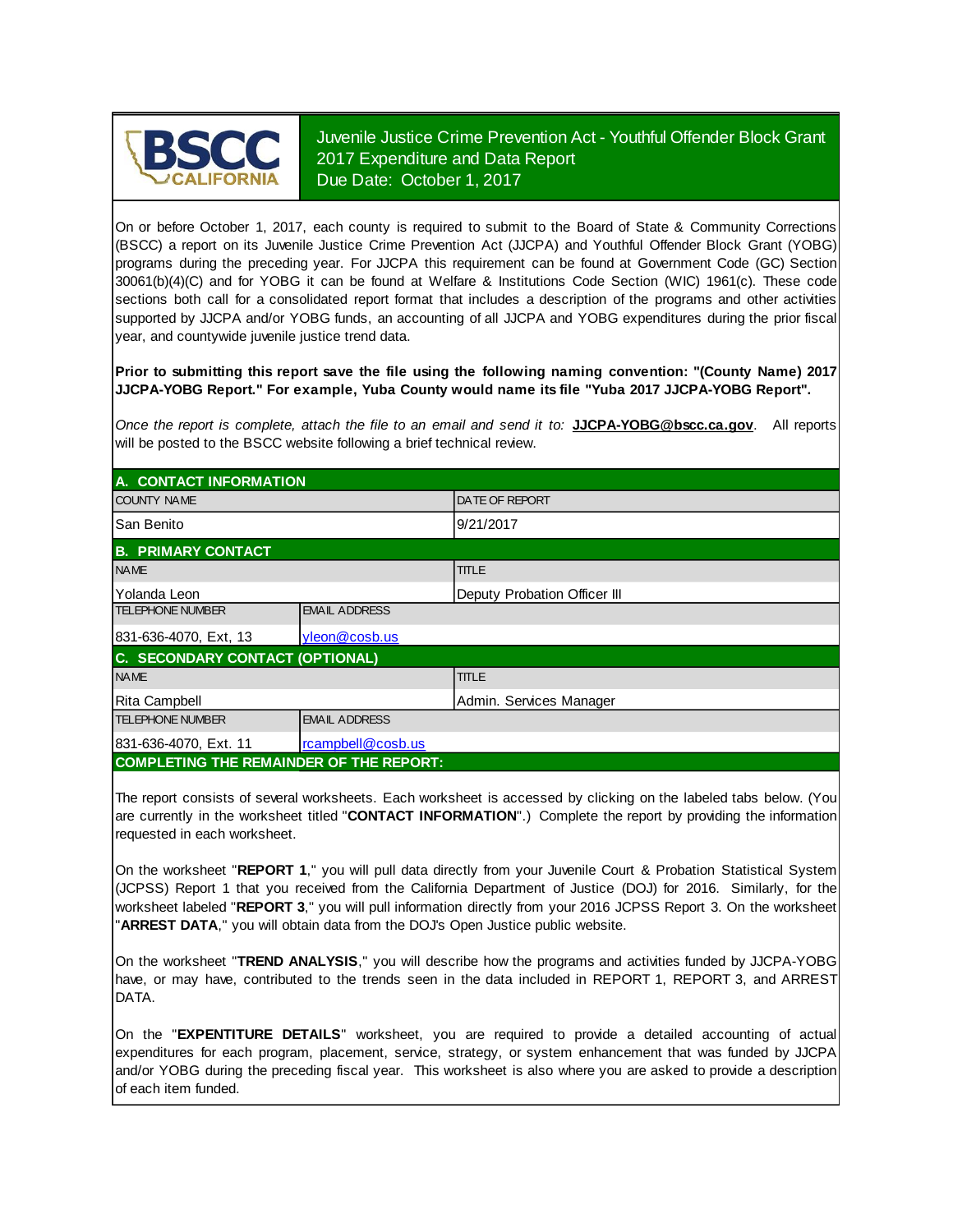|                                                                                                                                                                                                           | <b>COUNTYWIDE JUVENILE JUSTICE DATA for:</b>                               |    | <b>San Benito</b> |  |
|-----------------------------------------------------------------------------------------------------------------------------------------------------------------------------------------------------------|----------------------------------------------------------------------------|----|-------------------|--|
| In the blank boxes below, enter the data from your Report 1 received from DOJ as titled below:                                                                                                            |                                                                            |    |                   |  |
| Referrals of Juveniles to Probation Departments for Delinquent Acts, January 1 - December 31, 2016<br>Age by Referral Type, Gender, Race/Ethnic Group, Referral Source, Detention, Prosecutor Action, and | <b>Probation Department Disposition</b><br><b>Report 1</b>                 |    |                   |  |
|                                                                                                                                                                                                           | <b>Probation Department Disposition</b>                                    |    |                   |  |
|                                                                                                                                                                                                           | <b>Informal Probation</b>                                                  | 3  |                   |  |
|                                                                                                                                                                                                           | <b>Diversions</b>                                                          | 36 |                   |  |
|                                                                                                                                                                                                           | <b>Petitions Filed</b>                                                     | 47 |                   |  |
|                                                                                                                                                                                                           | Gender (OPTIONAL)<br><b>Male</b>                                           |    |                   |  |
|                                                                                                                                                                                                           |                                                                            |    |                   |  |
|                                                                                                                                                                                                           | Female<br><b>TOTAL</b>                                                     |    |                   |  |
|                                                                                                                                                                                                           | Race/Ethnic Group (OPTIONAL)<br>Hispanic<br>White<br><b>Black</b><br>Asian |    |                   |  |
|                                                                                                                                                                                                           | Pacific Islander<br>Indian                                                 |    |                   |  |
|                                                                                                                                                                                                           | <b>Unknown</b>                                                             |    |                   |  |
|                                                                                                                                                                                                           | <b>TOTAL</b>                                                               |    |                   |  |

### **Please use this space to explain any exceptions and/or anomalies in the data reported above:**

Due to the lack of department clerical staffing, we were delinquent inputting stats into JCPSS for 2016. Therefore, our Report 1 from DOJ was blank. The stats above are created through our current department database system and not DOJ's information. We are now current with JCPSS and are not anticipating this problem in the near future.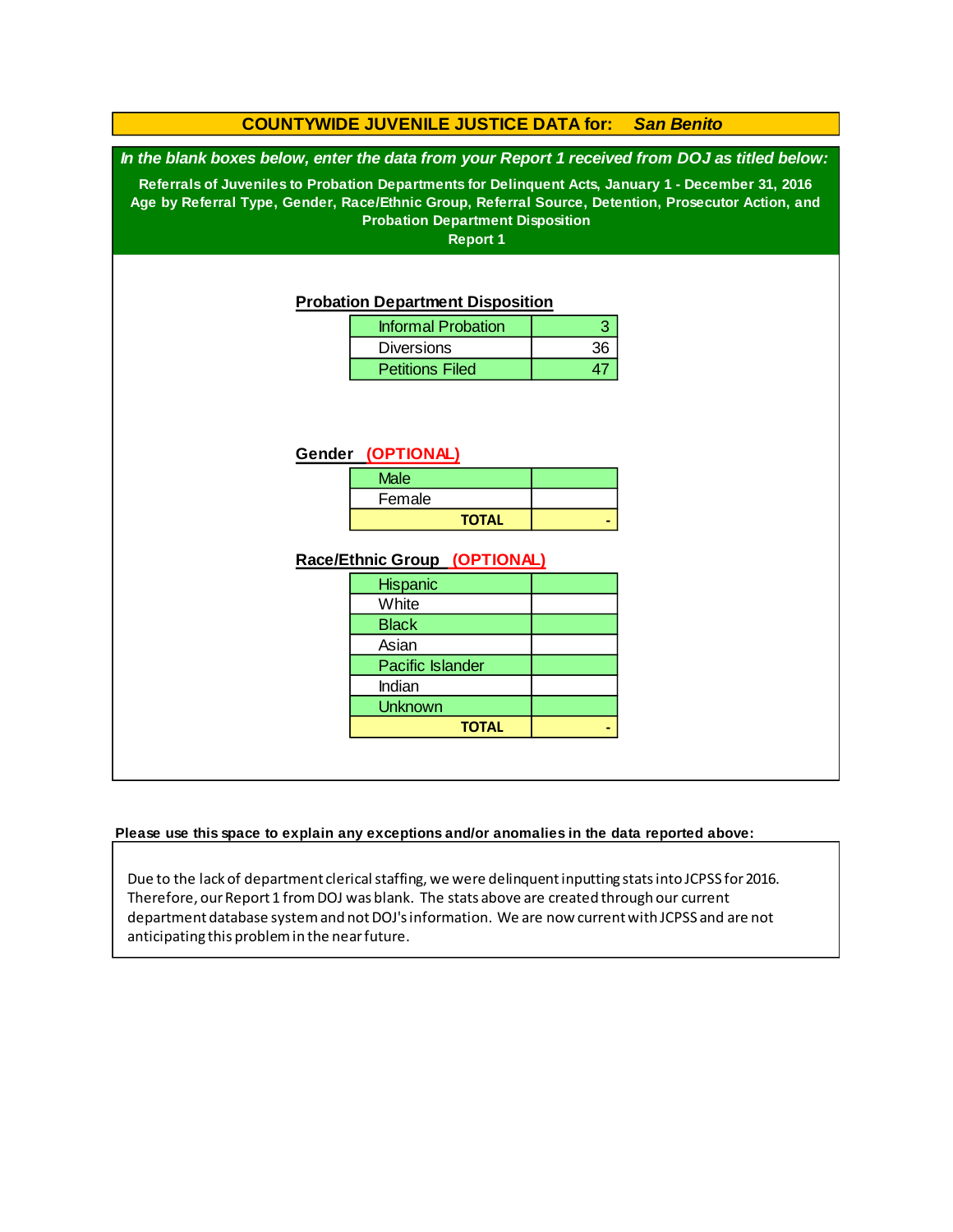| <b>COUNTYWIDE JUVENILE JUSTICE DATA for:</b><br><b>San Benito</b>                                                                                                                                                                                                                                                                               |                                          |              |                |  |  |
|-------------------------------------------------------------------------------------------------------------------------------------------------------------------------------------------------------------------------------------------------------------------------------------------------------------------------------------------------|------------------------------------------|--------------|----------------|--|--|
| In the blank boxes below, enter the data from your Report 3 received from DOJ as titled below:<br>Juvenile Court Dispositions Resulting From Petitions for Delinquesnt Acts, January 1 - December 31, 2016<br>Age by Petition Type, Sex, Race/Ethnic Group, Defense Representation, Court Disposition and Wardship Placement<br><b>Report 3</b> |                                          |              |                |  |  |
| <b>Petition Type</b>                                                                                                                                                                                                                                                                                                                            |                                          |              |                |  |  |
|                                                                                                                                                                                                                                                                                                                                                 | <b>New</b>                               |              | 52             |  |  |
|                                                                                                                                                                                                                                                                                                                                                 | Subsequent                               |              |                |  |  |
|                                                                                                                                                                                                                                                                                                                                                 |                                          | <b>TOTAL</b> | 52             |  |  |
| <b>Court Disposition</b>                                                                                                                                                                                                                                                                                                                        |                                          |              |                |  |  |
|                                                                                                                                                                                                                                                                                                                                                 | <b>Informal Probation</b>                |              | $\overline{2}$ |  |  |
|                                                                                                                                                                                                                                                                                                                                                 | Non-Ward Probation                       |              | 1              |  |  |
|                                                                                                                                                                                                                                                                                                                                                 | <b>Wardship Probation</b>                |              | 47             |  |  |
|                                                                                                                                                                                                                                                                                                                                                 | Diversion                                |              | 34             |  |  |
|                                                                                                                                                                                                                                                                                                                                                 | Deferred Entry of Judgement              |              | $\overline{2}$ |  |  |
|                                                                                                                                                                                                                                                                                                                                                 | <b>Wardship Placements</b>               |              |                |  |  |
|                                                                                                                                                                                                                                                                                                                                                 | <b>Own/Relative's Home</b>               |              |                |  |  |
|                                                                                                                                                                                                                                                                                                                                                 | Non-Secure County Facility               |              |                |  |  |
|                                                                                                                                                                                                                                                                                                                                                 | <b>Secure County Facility</b>            |              |                |  |  |
|                                                                                                                                                                                                                                                                                                                                                 | Other Public Facility                    |              |                |  |  |
|                                                                                                                                                                                                                                                                                                                                                 | <b>Other Private Facillity</b>           |              | 6              |  |  |
|                                                                                                                                                                                                                                                                                                                                                 | Other                                    |              |                |  |  |
|                                                                                                                                                                                                                                                                                                                                                 | California Youth Authority*              |              |                |  |  |
|                                                                                                                                                                                                                                                                                                                                                 |                                          | <b>TOTAL</b> | 6              |  |  |
|                                                                                                                                                                                                                                                                                                                                                 | <b>Subsequent Actions</b>                |              |                |  |  |
|                                                                                                                                                                                                                                                                                                                                                 | <b>Technical Violations</b>              |              | 30             |  |  |
| Sex (OPTIONAL)                                                                                                                                                                                                                                                                                                                                  |                                          |              |                |  |  |
|                                                                                                                                                                                                                                                                                                                                                 | <b>Male</b>                              |              |                |  |  |
|                                                                                                                                                                                                                                                                                                                                                 | Female                                   |              |                |  |  |
|                                                                                                                                                                                                                                                                                                                                                 |                                          | <b>TOTAL</b> |                |  |  |
|                                                                                                                                                                                                                                                                                                                                                 |                                          |              |                |  |  |
|                                                                                                                                                                                                                                                                                                                                                 | Race/Ethnic Group (OPTIONAL)<br>Hispanic |              |                |  |  |
|                                                                                                                                                                                                                                                                                                                                                 | White                                    |              |                |  |  |
|                                                                                                                                                                                                                                                                                                                                                 | <b>Black</b>                             |              |                |  |  |
|                                                                                                                                                                                                                                                                                                                                                 | Asian                                    |              |                |  |  |
|                                                                                                                                                                                                                                                                                                                                                 | Pacific Islander                         |              |                |  |  |
|                                                                                                                                                                                                                                                                                                                                                 | Indian                                   |              |                |  |  |
|                                                                                                                                                                                                                                                                                                                                                 | Unknown                                  |              |                |  |  |
|                                                                                                                                                                                                                                                                                                                                                 |                                          | <b>TOTAL</b> |                |  |  |

#### **Please use this space to explain any exceptions and/or anomalies in the data reported above:**

Due to the lack of department clerical staffing, we were delinquent inputting stats into JCPSS for 2016. Therefore, our Report 3 from DOJ was blank. The stats above are created through our current department database system and not DOJ's information. We are now current with JCPSS and are not anticipating this problem in the near future.

\* The JCPSS reports show "California Youth Authority," however it is now called the "Division of Juvenile Justice."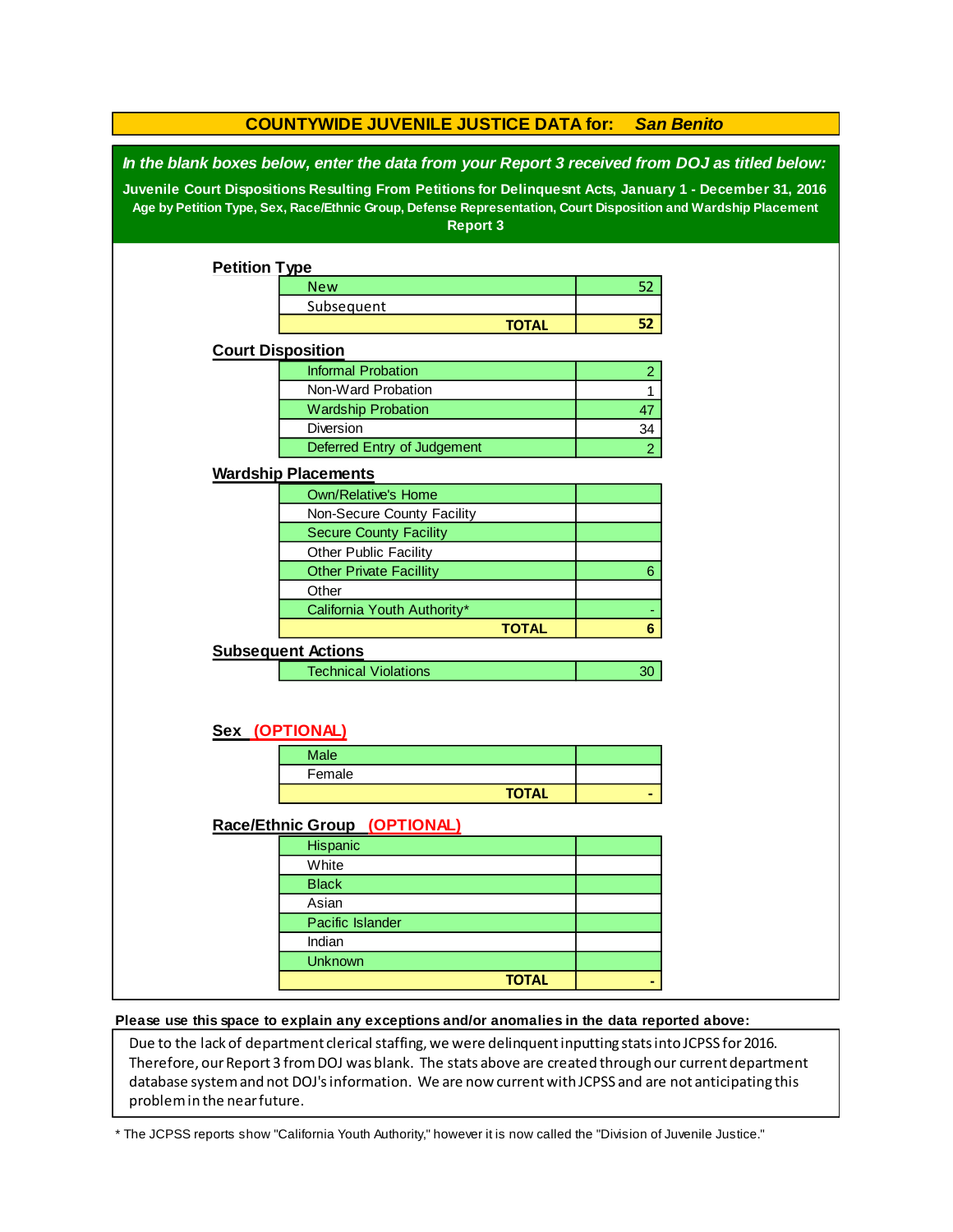|                | In the blank boxes below, enter your juvenile arrest data from last year. |           |
|----------------|---------------------------------------------------------------------------|-----------|
|                | Arrest data by county can be found at:                                    |           |
|                | https://openjustice.doj.ca.gov/crime-statistics/arrests                   |           |
|                |                                                                           |           |
|                |                                                                           |           |
|                |                                                                           |           |
| <b>Arrests</b> |                                                                           |           |
|                | <b>Felony Arrests</b>                                                     | 34        |
|                | <b>Misdemeanor Arrests</b>                                                | 123       |
|                | <b>Status Arrests</b>                                                     | 5         |
|                | <b>TOTAL</b>                                                              | 162       |
|                | Gender (OPTIONAL)                                                         |           |
|                |                                                                           |           |
|                | <b>Male</b><br>Female                                                     | 121<br>41 |
|                | <b>TOTAL</b>                                                              | 162       |
|                |                                                                           |           |
|                |                                                                           |           |
|                |                                                                           |           |
|                | Race/Ethnic Group (OPTIONAL)                                              |           |
|                | <b>Black</b>                                                              |           |
|                | White                                                                     |           |
|                | <b>Hispanic</b>                                                           |           |
|                | Other<br><b>TOTAL</b>                                                     |           |

**Please use this space to explain any exceptions and/or anomalies in the data reported above:**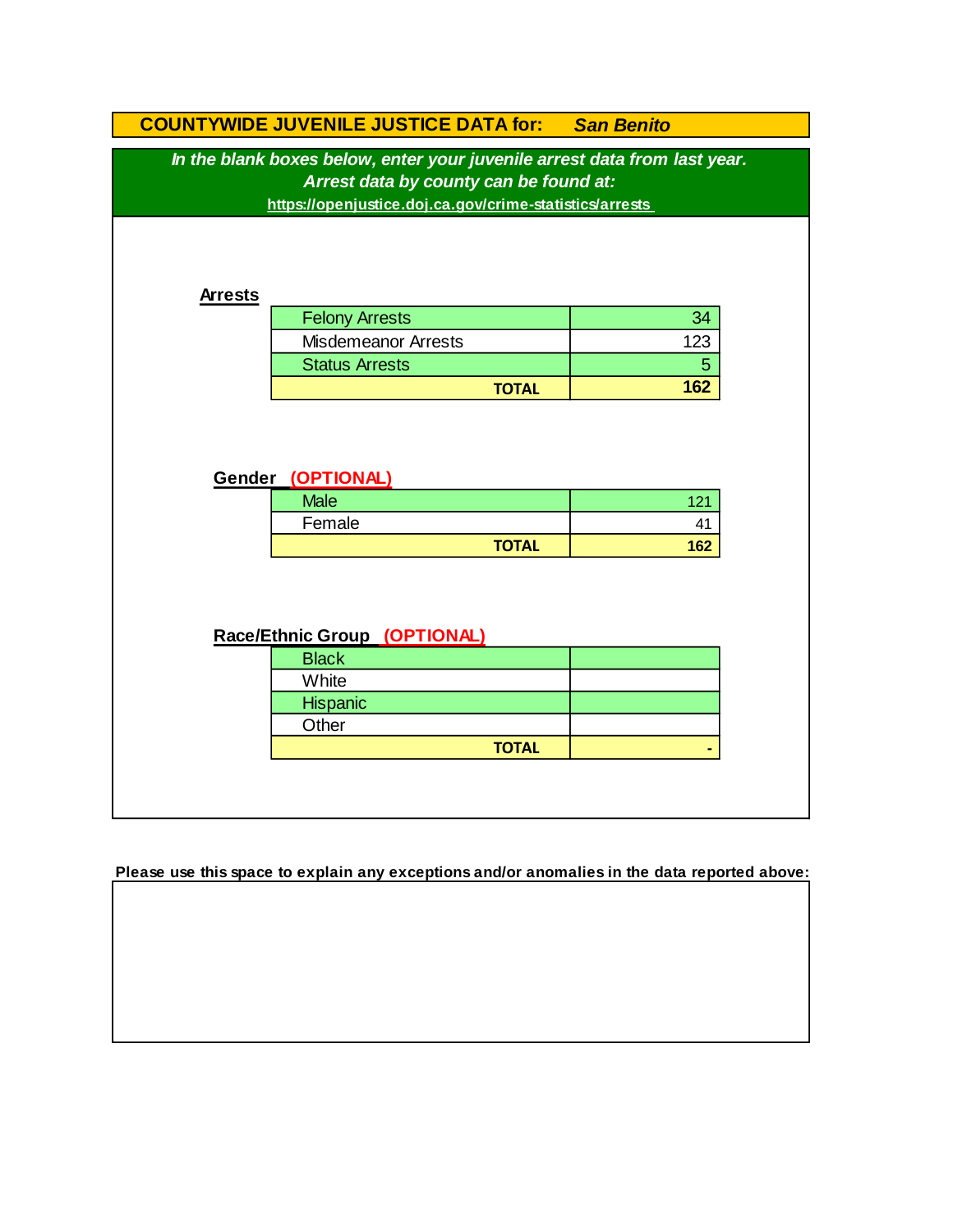## **ANALYSIS OF COUNTYWIDE TREND DATA for:** *San Benito*

### **Government Code Section 30061(b)(4)(C)(iv) & WIC Section 1961(c)(3)**

Provide <sup>a</sup> summary description or analysis, based on available information, of how the programs, placements, services, strategies or system enhancements funded by JJCPA-YOBG have, or may have, contributed to, or influenced, the juvenile justice data trends identified in this report.

All minors referred to the Probation Department for delinquency charges are assessed at intake using the Positive Achievement Change Tool (PACT) through Noble Software Group (NobleSG). Officers use the results to make informed decisions concerning the minor's needs and their potential risk to themselves or the community.

Probation youth and their families participate in Child Family Team (CFT) meetings; as well as; referred to the Children's System Of Care (CSOC) team. CSOC and CFT meetings result in the development and/or modification of case plans for each minor that focuses on improving school attendance and academic performance, instilling positive social values, and strengthening the family.

Families' participating in YOBG and JJCPA funded services and activities has resulted in compliance with court orders; as well as; a reduction in recidivism and caseload sizes. The JJCPA funding of juvenile probation officers enables the effective use of graduated sanctions for youth. The JWSP program funded by YOBG has a dedicated probation aide that has been responsible for securing community service sites resulting in youth completing their court ordered community service obligations.

To ensure regular school attendance and academic success the department has provided daily transportation to youth to school and referred youth to tutoring funded by JJCPA.

Previous results for participants (compared to the previously identified control group) indicate a much lower rearrest rate; a much higher completion rate of community service; and a much lower probation violation rate.

San Benito County Probation Department's objective to reduce the number of high-risk youth has been achieved through a probation driven case plan approach that includes the services funded by both YOBG and JJCPA.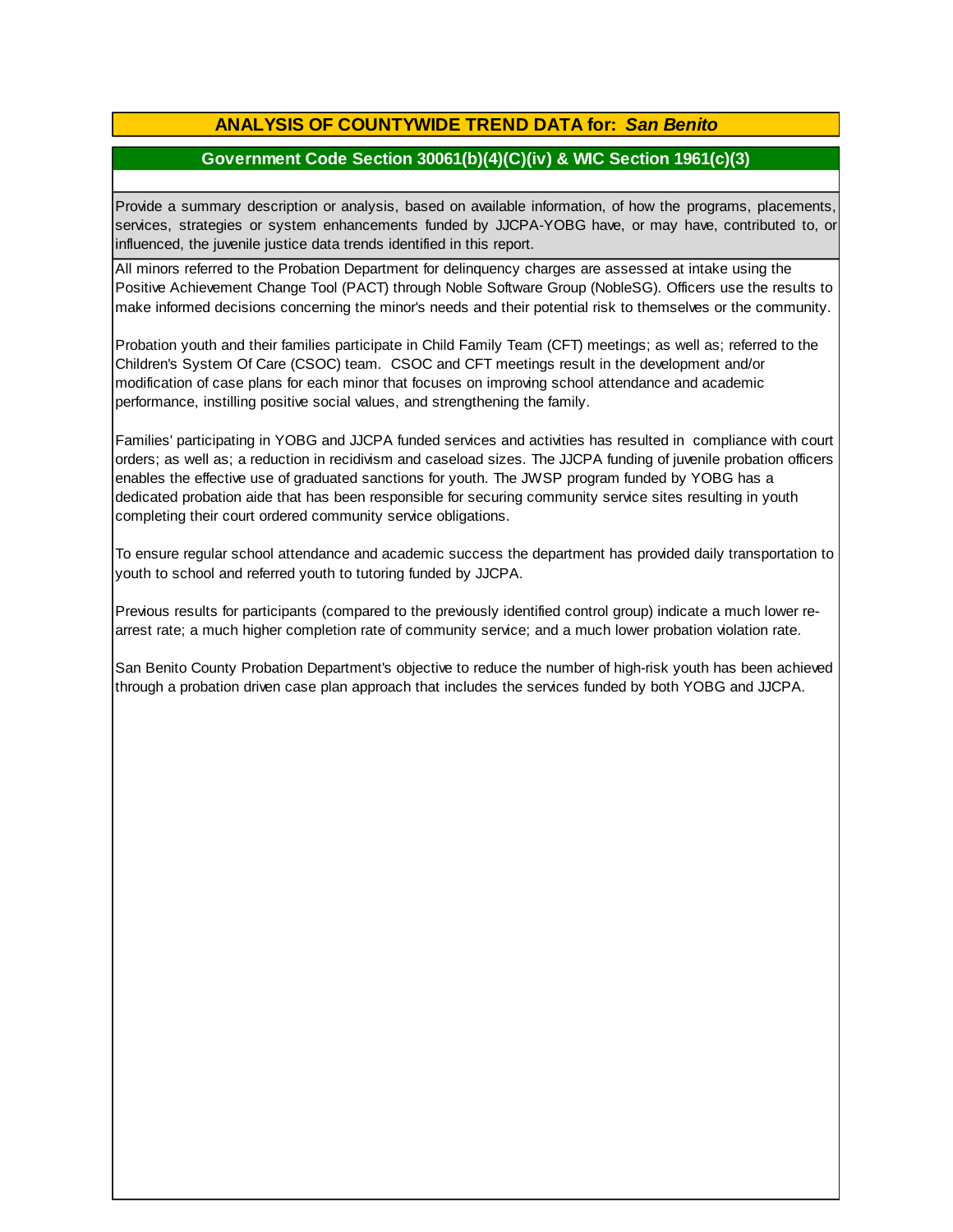Use the template(s) below to report the programs, placements, services, strategies, and/or system enhancements you funded in the preceding fiscal year. Use <sup>a</sup> separate template for each program, placement, service, strategy, or system enhancement that was supported with JJCPA and/or YOBG funds. If you need more templates than provided, copy and paste additional templates below the last Accounting of Expenditures template.

Start by indicating the name of the first program, placement, service, strategy, or system enhancement that was funded with JJCPA and/or YOBG funds last year. Next indicate the expenditure category using the drop down list provided in the Expenditure Category portion on each of the templates.

|                    | Code | <b>Expenditure Category</b>             | Code           | <b>Expenditure Category</b>            |
|--------------------|------|-----------------------------------------|----------------|----------------------------------------|
| <b>Placements</b>  | 1    | Juvenile Hall                           | 5              | <b>Private Residential Care</b>        |
|                    | 2    | Ranch                                   | 6              | Home on Probation                      |
|                    | 3    | Camp                                    | $\overline{7}$ | <b>Other Placement</b>                 |
|                    | 4    | Other Secure/Semi-Secure Rehab Facility |                |                                        |
|                    | Code | <b>Expenditure Category</b>             | Code           | <b>Expenditure Category</b>            |
| <b>Direct</b>      | 8    | Alcohol and Drug Treatment              | 26             | Life/Independent Living Skills         |
| <b>Services</b>    | 9    | <b>After School Services</b>            |                | Training/Education                     |
|                    | 10   | Aggression Replacement Therapy          | 27             | Individual Mental Health Counseling    |
|                    | 11   | Anger Management Counseling/Treatment   | 28             | Mental Health Screening                |
|                    | 12   | Development of Case Plan                | 29             | Mentoring                              |
|                    | 13   | <b>Community Service</b>                | 30             | Monetary Incentives                    |
|                    | 14   | Day or Evening Treatment Program        | 31             | Parenting Education                    |
|                    | 15   | Detention Assessment(s)                 | 32             | Pro-Social Skills Training             |
|                    | 16   | <b>Electronic Monitoring</b>            | 33             | <b>Recreational Activities</b>         |
|                    | 17   | <b>Family Counseling</b>                | 34             | Re-Entry or Aftercare Services         |
|                    | 18   | <b>Functional Family Therapy</b>        | 35             | Restitution                            |
|                    | 19   | Gang Intervention                       | 36             | Restorative Justice                    |
|                    | 20   | Gender Specific Programming for Girls   | 37             | Risk and/or Needs Assessment           |
|                    | 21   | Gender Specific Programming for Boys    | 38             | <b>Special Education Services</b>      |
|                    | 22   | <b>Group Counseling</b>                 | 39             | Substance Abuse Screening              |
|                    | 23   | Intensive Probation Supervision         | 40             | Transitional Living Services/Placement |
|                    | 24   | Job Placement                           | 41             | Tutoring                               |
|                    | 25   | Job Readiness Training                  | 42             | Vocational Training                    |
|                    |      |                                         | 43             | <b>Other Direct Service</b>            |
|                    | Code | <b>Expenditure Category</b>             | Code           | <b>Expenditure Category</b>            |
| Capacity           | 44   | Staff Training/Professional Development | 48             | <b>Contract Services</b>               |
| Building/          | 45   | <b>Staff Salaries/Benefits</b>          | 49             | <b>Other Procurements</b>              |
| <b>Maintenance</b> | 46   | Capital Improvements                    | 50             | Other                                  |
| <b>Activities</b>  | 47   | Equipment                               |                |                                        |

#### **List of Expenditure Categories and Associated Numerical Codes**

For each program, placement, service, strategy, or system enhancement, record actual expenditure details for the preceding fiscal year. Expenditures will be categorized as coming from one or more of three funding sources - JJCPA funds, YOBG funds, and other funding sources (local, federal, other state, private, etc.). Be sure to report all JJCPA and YOBG expenditures for the preceding fiscal year irrespective of the fiscal year during which the funds were allocated. Definitions of the budget line items are provided on the next page.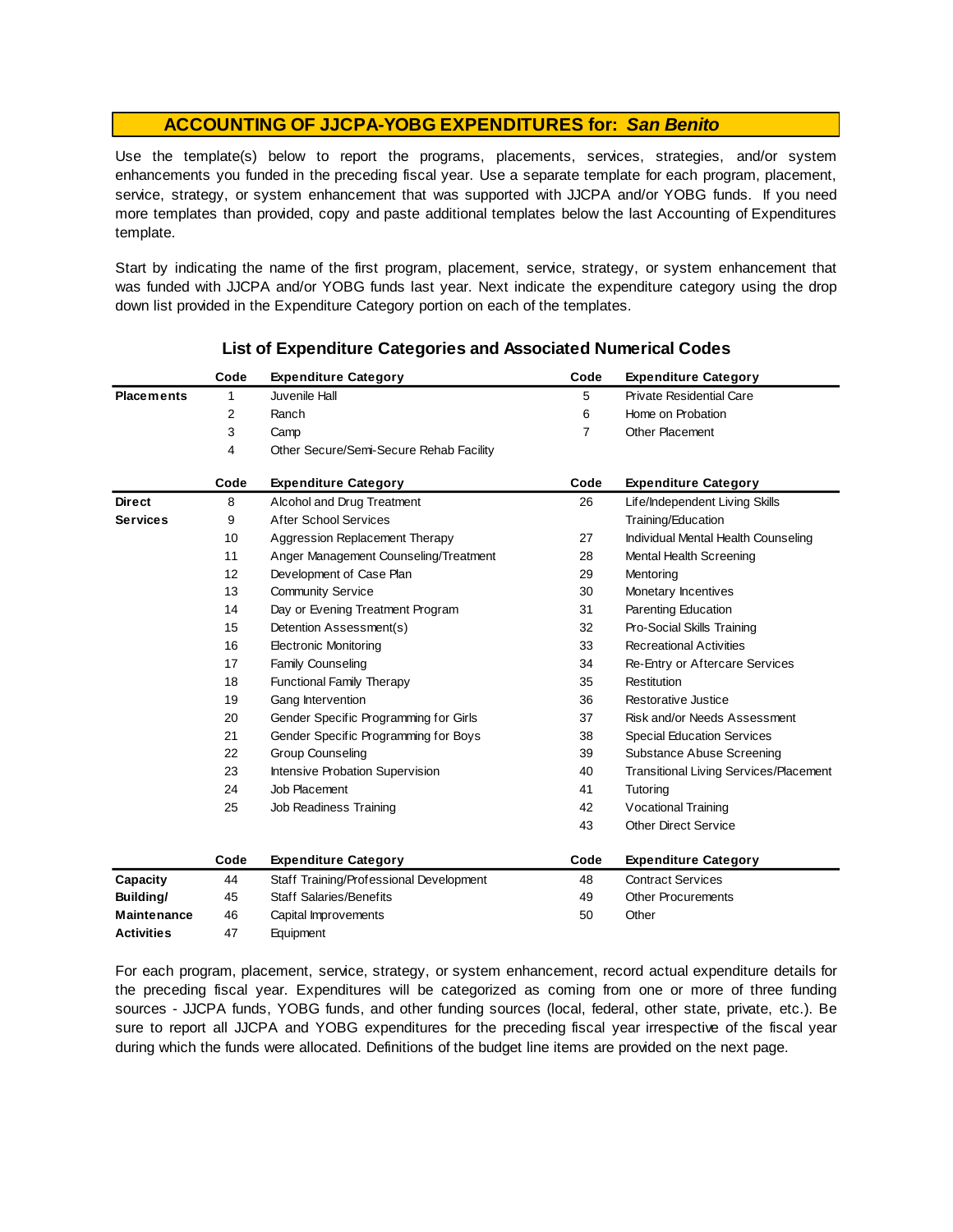**Salaries and Benefits** includes all expenditures related to paying the salaries and benefits of county probation (or other county department) employees who were directly involved in grant-related activities.

**Services and Supplies** includes expenditures for services and supplies necessary for the operation of the project (e.g., lease payments for vehicles and/or office space, office supplies) and/or services provided to participants and/or family members as part of the project's design (e.g., basic necessities such as food, clothing, transportation, and shelter/housing; and related costs).

**Professional Services** includes all services provided by individuals and agencies with whom the County contracts. The county is responsible for reimbursing every contracted individual/agency.

**Community-Based Organizations (CBO)** includes all expenditures for services received from CBO's. *NOTE* : *I f you use JJCPA and/or YOBG funds t o contract with <sup>a</sup> CBO, report that expenditure on this line item rather than on the Professional Services line item.*

**Fixed Assets/Equipment** includes items such as vehicles and equipment needed to implement and/or operate the program, placement, service, etc. (e.g., computer and other office equipment including furniture).

**Administrative Overhead** includes all costs associated with administration of the program, placement, service, strategy, and/or system enhancement being supported by JJCPA and/or YOBG funds.

Use the space below the budget detail to provide a narrative description for each program, placement, service, strategy, and/or system enhancement that was funded last year. *To do so, double click on the response box provided for this purpose.* 

Repeat this process as many times as needed to fully account for all programs, placements, services, strategies, and systems enhancements that were funded with JJCPA and/or YOBG during the last fiscal year. Keep in mind that this full report will be posted on the BSCC website in accordance with state law.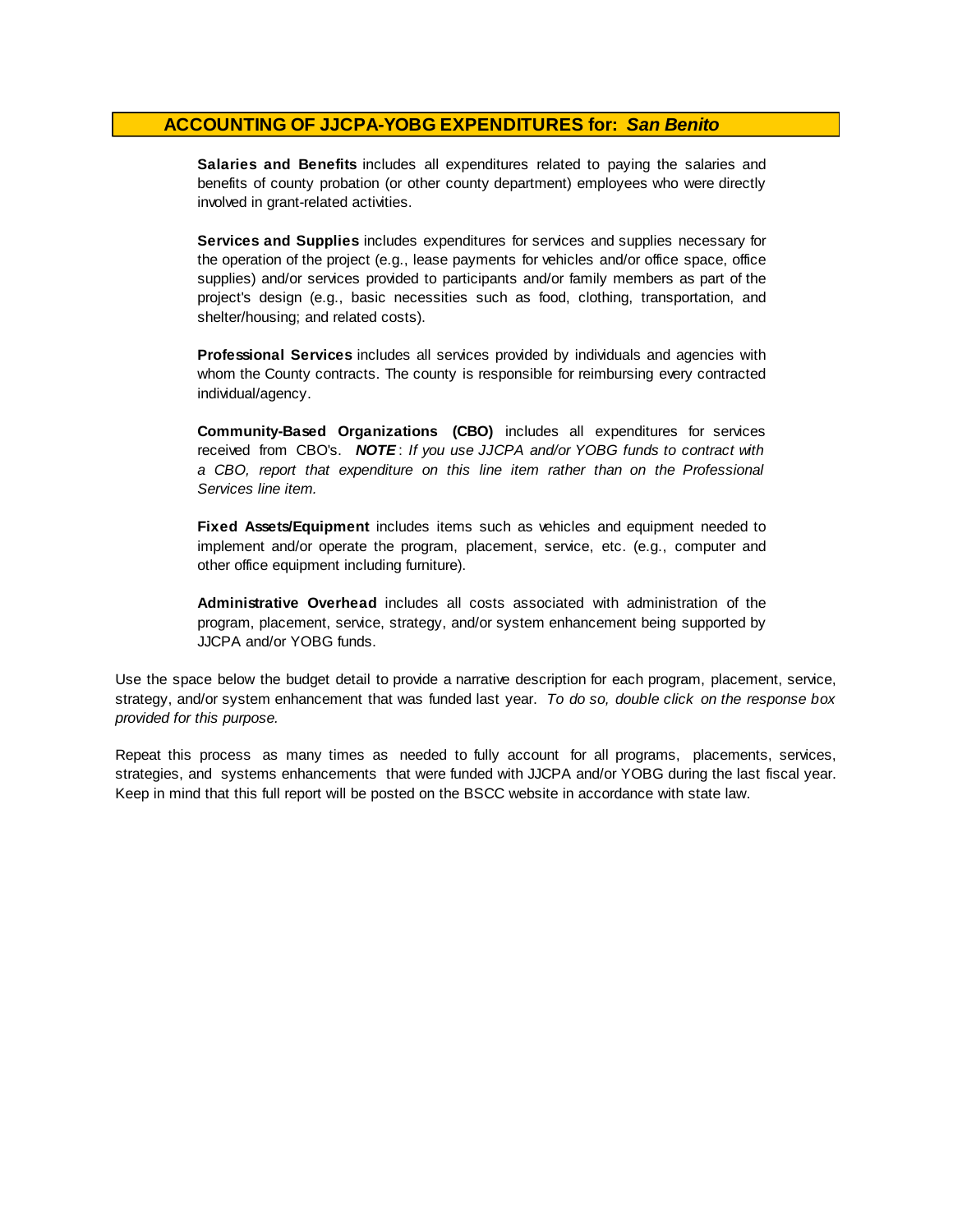| 1. Program, Placement, Service, Strategy, or System Enhancement                                          |                           |    |            |                               |  |  |
|----------------------------------------------------------------------------------------------------------|---------------------------|----|------------|-------------------------------|--|--|
| Name of program, placement, service,<br>strategy or system enhancement:                                  | <b>Community Services</b> |    |            |                               |  |  |
| <b>Expenditure Category:</b>                                                                             |                           |    |            |                               |  |  |
|                                                                                                          | <b>JJCPA Funds</b>        |    | YOBG Funds | All Other Funds<br>(Optional) |  |  |
| Salaries & Benefits:                                                                                     |                           | \$ | 54,602     |                               |  |  |
| Services & Supplies:                                                                                     |                           |    |            |                               |  |  |
| <b>Professional Services:</b>                                                                            |                           |    |            |                               |  |  |
| Community Based Organizations:                                                                           |                           |    |            |                               |  |  |
| <b>Fixed Assets/Equipment:</b>                                                                           |                           |    |            |                               |  |  |
| Administrative Overhead:                                                                                 |                           |    |            |                               |  |  |
| Other Expenditures (List Below):                                                                         |                           |    |            |                               |  |  |
|                                                                                                          |                           |    |            |                               |  |  |
|                                                                                                          |                           |    |            |                               |  |  |
|                                                                                                          |                           |    |            |                               |  |  |
| <b>TOTAL: S</b>                                                                                          |                           | \$ | 54,602     |                               |  |  |
| Provide a description of the program, placement, service, strategy or system enhancement that was funded |                           |    |            |                               |  |  |
| with JJCPA and/or YOBG funds in the preceding fiscal year. For example, you might want to include        |                           |    |            |                               |  |  |
| information on the types of youth served, prevention services you provided, your accomplishments, any    |                           |    |            |                               |  |  |
| barriers encountered, and what specifically JJCPA and/or YOBG funds paid for.                            |                           |    |            |                               |  |  |

The Juvenile Work Service Program (JWSP) offered minors valuable skills, shared talents and knowledge, gained experience, made positive relationships, and helped to make the community a better place to live. The JWSP Program consisted of opportunities for youth to perform essential volunteer work that focussed on various county needs. The JWSP Program is an alternative to incarceration. Formal probation youth were supervised by a probation aide that was able to counsel and mentor the juveniles through the process of giving back to the community. Minors were required to write reflections focusing on the daily events; as well as; their future goals and aspirations. The probation aide engaged in discussions with the minors that helped them deal with their mistakes and learn to make positive decisions in the future. There was an ongoing communication process between the probation aide and the minor's probation officer.

The probation youth had hours of community service imposed by the juvenile court and through informal probation. The youth completed their hours by the end of their probation term.

YOBG funds covered the salary and benefits of a probation aide.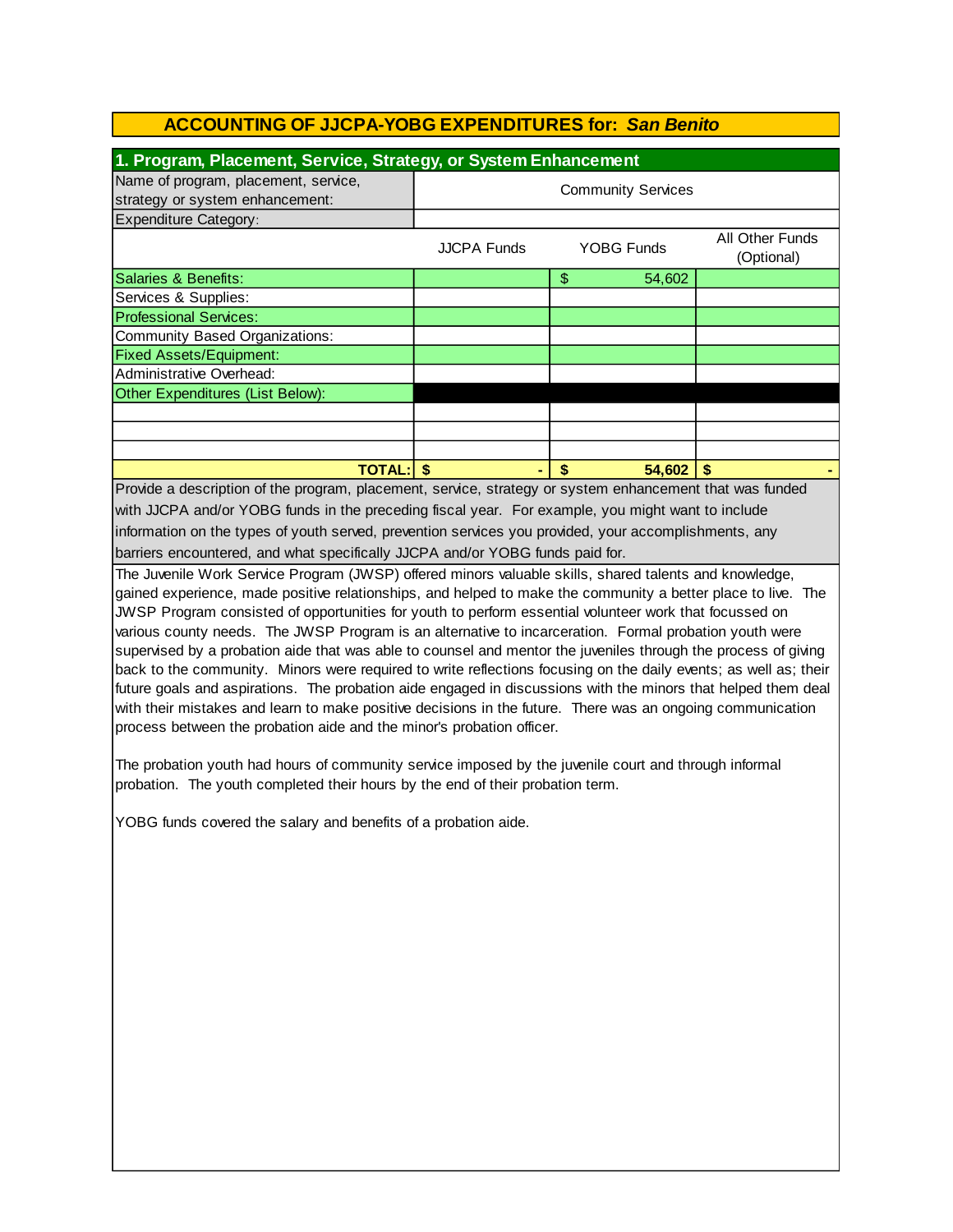| 2. Program, Placement, Service, Strategy, or System Enhancement                                          |                         |               |                                      |  |  |  |
|----------------------------------------------------------------------------------------------------------|-------------------------|---------------|--------------------------------------|--|--|--|
| Name of program, placement, service,<br>strategy or system enhancement:                                  | <b>Group Counseling</b> |               |                                      |  |  |  |
| <b>Expenditure Category:</b>                                                                             |                         |               |                                      |  |  |  |
|                                                                                                          | <b>JJCPA Funds</b>      | YOBG Funds    | <b>All Other Funds</b><br>(Optional) |  |  |  |
| Salaries & Benefits:                                                                                     |                         |               |                                      |  |  |  |
| Services & Supplies:                                                                                     |                         |               |                                      |  |  |  |
| <b>Professional Services:</b>                                                                            |                         |               |                                      |  |  |  |
| Community Based Organizations:                                                                           |                         | \$<br>70,000  |                                      |  |  |  |
| <b>Fixed Assets/Equipment:</b>                                                                           |                         |               |                                      |  |  |  |
| Administrative Overhead:                                                                                 |                         |               |                                      |  |  |  |
| Other Expenditures (List Below):                                                                         |                         |               |                                      |  |  |  |
|                                                                                                          |                         |               |                                      |  |  |  |
|                                                                                                          |                         |               |                                      |  |  |  |
|                                                                                                          |                         |               |                                      |  |  |  |
| <b>TOTAL: S</b>                                                                                          | ۰.                      | 70,000<br>\$. | \$.                                  |  |  |  |
| Provide a description of the program, placement, service, strategy or system enhancement that was funded |                         |               |                                      |  |  |  |
| with JJCPA and/or YOBG funds in the preceding fiscal year. For example, you might want to include        |                         |               |                                      |  |  |  |
| information on the types of youth served, prevention services you provided, your accomplishments, any    |                         |               |                                      |  |  |  |
| barriers encountered, and what specifically JJCPA and/or YOBG funds paid for.                            |                         |               |                                      |  |  |  |

Youth Alliance (YA), a community based organization, provided case management; individual, parent and group interactive workshops; referral services; and transition plans. Probation officers and a Youth Alliance case manager used a family meeting model to work collaboratively with local agencies, schools, families, and the youth to improve services and provided direction and support to these families. Youth referred to this organization participated in their El Joven Noble Program. El Joven Noble is a comprehensive indigenous based, youth leadership development program that supported and guided young men through their manhood "rites of passage" process while focusing on the prevention of substance abuse, teen pregnancy, relationship violence, gang violence and school failure.

This program provided a culturally competent curriculum, social and educational services with programs designed to influence young men to become strong fathers and responsible men. Also healed and prevented the issue of domestic violence and addressed the issue of community and gang violence.

Approximately sixteen (16) youth took part in the El Joven Noble Program (JNP). The JNP ran 2.5 hours per week for 14 weeks. The parents of the JNP youth participated in Cara Y Corazon Parent Guidance Group. Parents in the group met two (2) hours per week for a period of 12 weeks.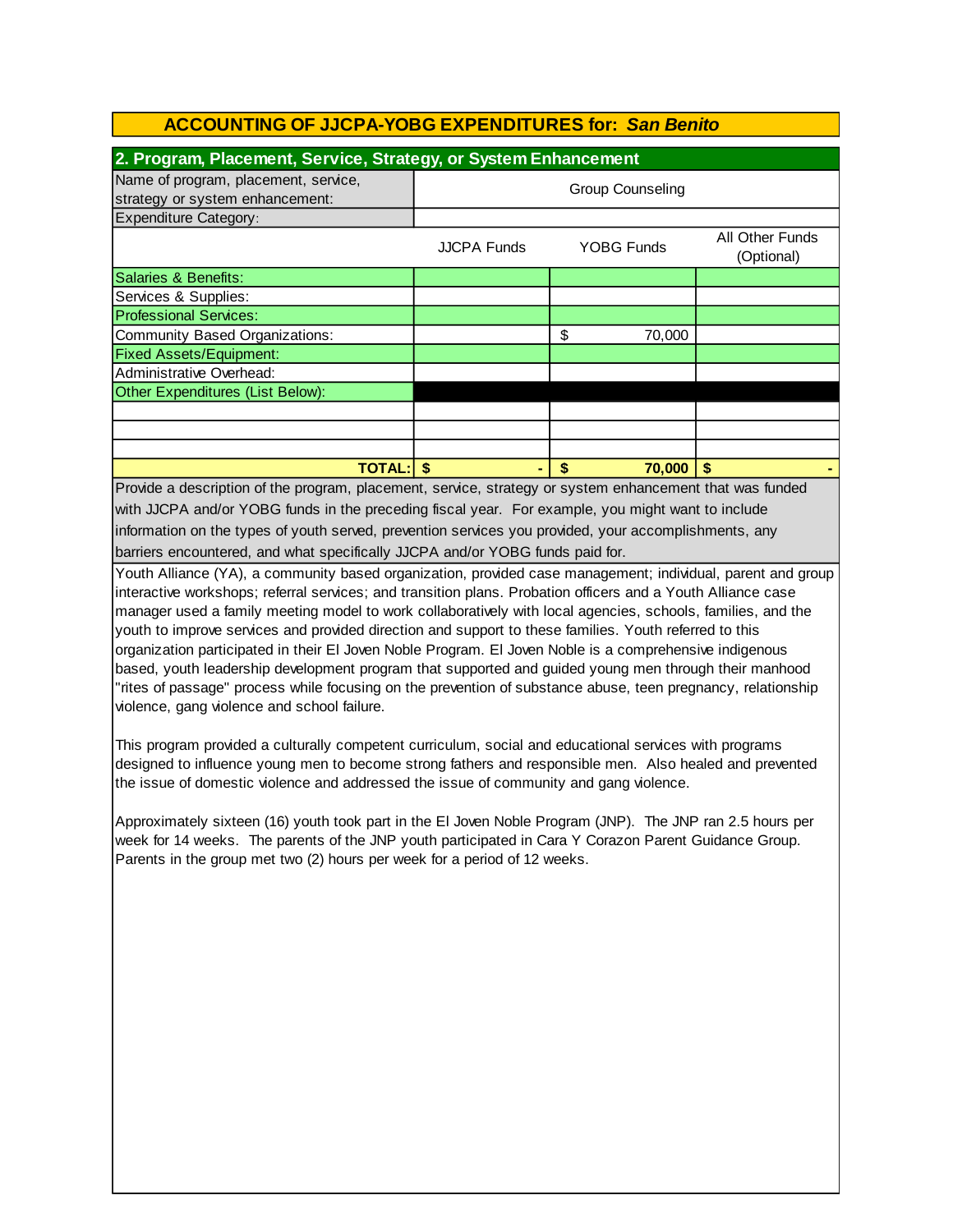| 3. Program, Placement, Service, Strategy, or System Enhancement         |                    |                   |                 |  |  |  |
|-------------------------------------------------------------------------|--------------------|-------------------|-----------------|--|--|--|
| Name of program, placement, service,<br>strategy or system enhancement: | Tutoring           |                   |                 |  |  |  |
| Expenditure Category:                                                   |                    |                   |                 |  |  |  |
|                                                                         | <b>JJCPA Funds</b> | <b>YOBG Funds</b> | All Other Funds |  |  |  |
| Salaries & Benefits:                                                    |                    |                   |                 |  |  |  |
| Services & Supplies:                                                    |                    |                   |                 |  |  |  |
| <b>Professional Services:</b>                                           |                    |                   |                 |  |  |  |
| Community Based Organizations:                                          |                    | \$<br>19,950      |                 |  |  |  |
| <b>Fixed Assets/Equipment:</b>                                          |                    |                   |                 |  |  |  |
| Administrative Overhead:                                                |                    |                   |                 |  |  |  |
| Other Expenditures (List Below):                                        |                    |                   |                 |  |  |  |
|                                                                         |                    |                   |                 |  |  |  |
|                                                                         |                    |                   |                 |  |  |  |
|                                                                         |                    |                   |                 |  |  |  |
| <b>TOTAL:</b>                                                           |                    | 19,950<br>\$      |                 |  |  |  |

Provide a description of the program, placement, service, strategy or system enhancement that was funded with JJCPA and/or YOBG funds in the preceding fiscal year. For example, you might want to include barriers encountered, and what specifically JJCPA and/or YOBG funds paid for. information on the types of youth served, prevention services you provided, your accomplishments, any

The Paula Norton Reading Program provided one-on-one tutoring services using the Linda Mood-Bell teaching instruction tools to both 707b and non-707b WIC offenders. This reading program has been used by the Probation Department for 13 years and has been proven through pre-and post test results to have a significant improvement in minor's spelling and reading scores.

Costs covered the instructor's cost at an hourly rate.

This reading program increased the reading levels of these youth; as well as; played a large role in reducing recidivism and delinquent behaviors. Studies show a link between higher levels of literacy and a reduced risk of delinquency, incarcerations and recidivism.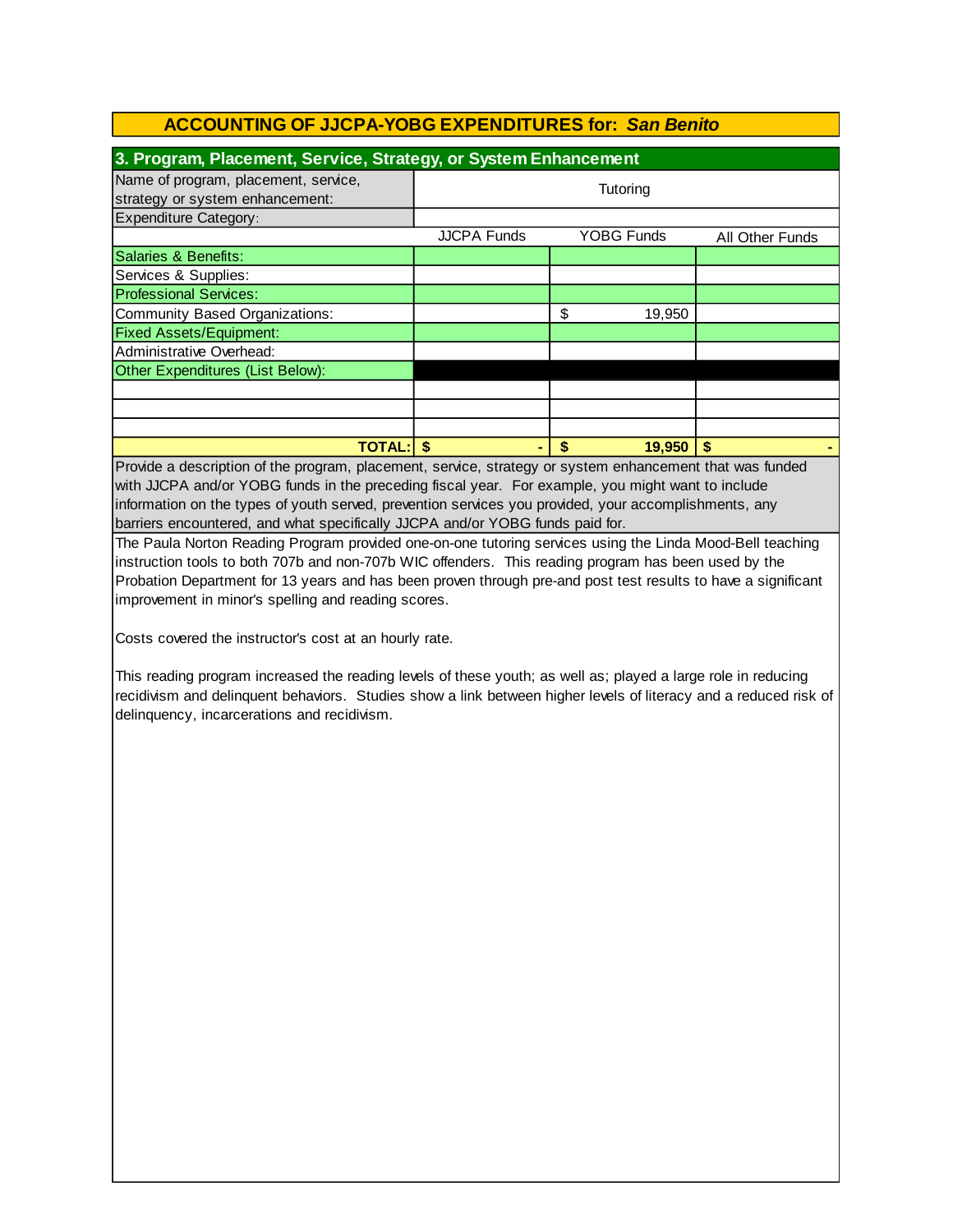| 4. Program, Placement, Service, Strategy, or System Enhancement         |                                       |              |                 |  |  |  |
|-------------------------------------------------------------------------|---------------------------------------|--------------|-----------------|--|--|--|
| Name of program, placement, service,<br>strategy or system enhancement: | Anger Management Counseling/Treatment |              |                 |  |  |  |
| <b>Expenditure Category:</b>                                            |                                       |              |                 |  |  |  |
|                                                                         | <b>JJCPA Funds</b>                    | YOBG Funds   | All Other Funds |  |  |  |
| Salaries & Benefits:                                                    |                                       |              |                 |  |  |  |
| Services & Supplies:                                                    |                                       |              |                 |  |  |  |
| <b>Professional Services:</b>                                           |                                       |              |                 |  |  |  |
| Community Based Organizations:                                          |                                       | \$<br>47,146 |                 |  |  |  |
| <b>Fixed Assets/Equipment:</b>                                          |                                       |              |                 |  |  |  |
| Administrative Overhead:                                                |                                       |              |                 |  |  |  |
| Other Expenditures (List Below):                                        |                                       |              |                 |  |  |  |
|                                                                         |                                       |              |                 |  |  |  |
|                                                                         |                                       |              |                 |  |  |  |
|                                                                         |                                       |              |                 |  |  |  |
| <b>TOTAL:</b>                                                           | S                                     | 47,146<br>\$ |                 |  |  |  |

Provide a description of the program, placement, service, strategy or system enhancement that was funded with JJCPA and/or YOBG funds in the preceding fiscal year. For example, you might want to include information on the types of youth served, prevention services you provided, your accomplishments, any barriers encountered, and what specifically JJCPA and/or YOBG funds paid for.

A counselor facilitated "Thinking for a Change" group sessions to youth using a positive youth development approach. during the sessions the youth learned to identify, work through and manage negative emotions; as well as: they were able to identify the distortions that emerged from their dysfunctional thinking habits. The more painful the thoughts processed, the more painful the experience. The more unpleasant emotions always signal dysfunctional thinking. Even fear and anger might arise in response to a real and present danger signal distorted thinking, which, if entertained would result in less functional and/or perhaps catastrophic responses.

The funds was used to support one facilitator at an hourly rate. Our high-risk youth were able to see distortions that emerged from their dysfunctional thinking habits and they learned to begin to experience more mature and objective responses.

This program assisted youth with addressing risk factors that are proven through research to affect recidivism.